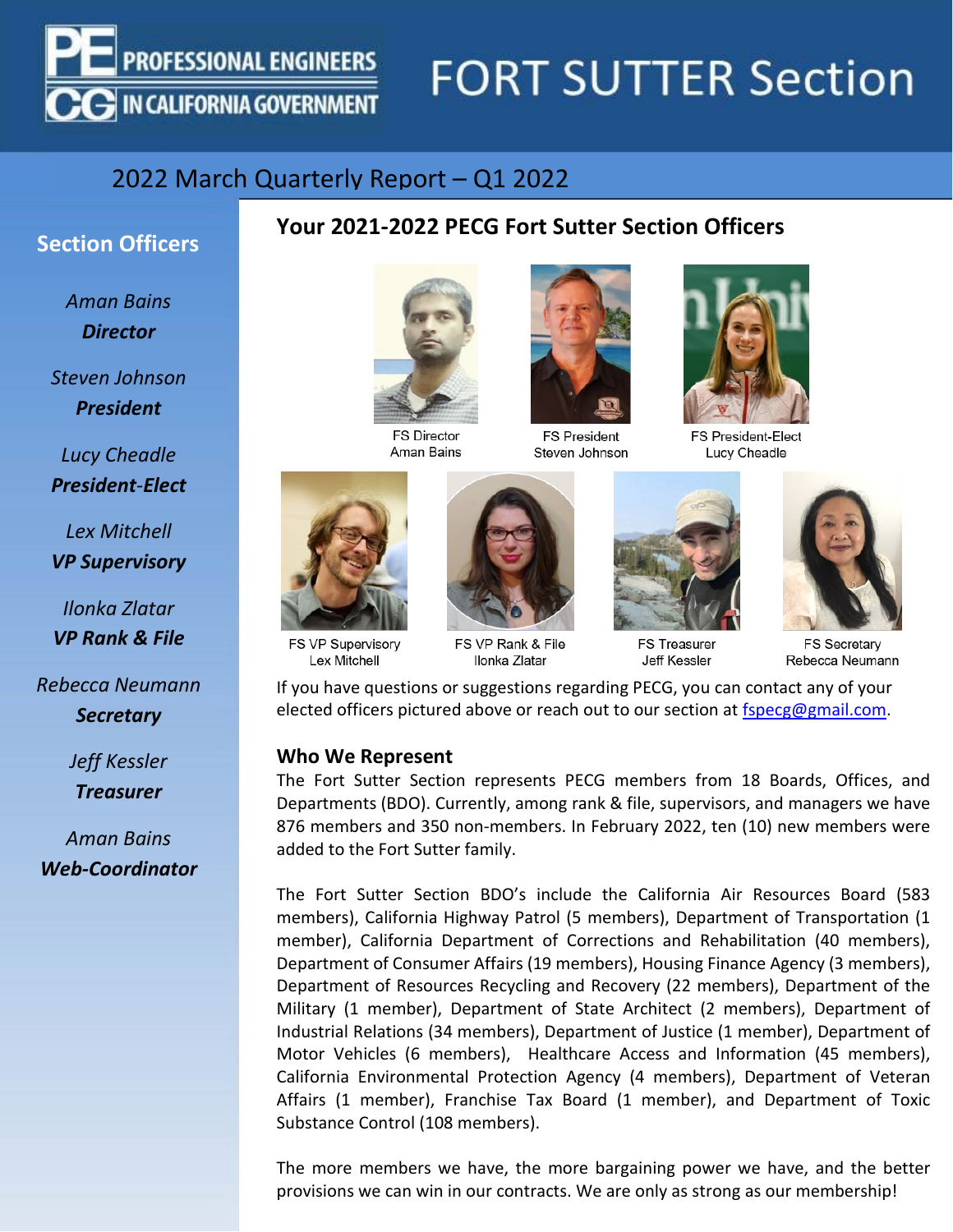

# **FORT SUTTER Section**

### 2022 March Quarterly Report – Q1 2022

### **Highlights**

**CARB New Employee Orientation (NEO) a Big Success**: On December 8th, 2021 the California Air Resources Board conducted a very successful new employee orientation (NEO). This was one of the largest NEO events in recent memory. Thirty-seven (37) new employees attended the NEO. While some of the employees were transfers from other agencies and thus already PECG members, this NEO event resulted in four (4) new members for PECG.

**Fort Sutter Section Website**: In January 2022, Fort Sutter officially launched the new and improved version of the Fort Sutter Section Website[, http://fortsutterpecg.org.](http://fortsutterpecg.org/) On the website, members will find: Overview of services & programs, PECG history, Fort Sutter officers and their duties, FAQs & reports, a link to PECG member discounts, and a link to the PECG Corporate website.

**Parental Leave Fact Sheets**: Last year, FS President-Elect Lucy Cheadle and FS Treasurer Jeff Kessler did extensive research into the various parental leave options. This effort resulted in resources to help our members understand what options are available for their individual needs. Two fact sheets were put together and uploaded to the website at <http://fortsutterpecg.org/information.html>. The fact sheets include an overview of how much leave you can expect, an example timeline, human resources contact information for your agency, and a detailed summary of the types of leave available. The effort completes one the FS Goals for this year.

**Climate Change Survey**: Through the efforts of FS President-Elect Lucy Cheadle, Fort Sutter has continued to engage with other sections throughout the State on the issue of climate change. Nearly every section has expressed an interest in sharing our climate change survey with their section members. Fort Sutter is coordinating with all interested sections to distribute the survey and discuss next steps that PECG can take to address the climate crisis based on the survey results, including the creation of a climate change committee.

**Telework Survey**: Near the end of the last quarter, the results of the Telework Survey were received, compiled and shared with the Fort Sutter membership. 187 responses were received. Ninety (90%) percent of respondents were either very or somewhat satisfied with their telework arrangements. Just over half of respondents would prefer their own office space if they worked "in office" for three or more days per week. Eight-five (85%) percent of respondents would be willing to give up an allocated office space in favor of telework flexibility. One of the biggest concerns related to telework was the lack of social interaction amongst staff. Most members are still waiting for their department to publish their official telework policy. As of this report, the state legislature has not allocated funds for the telework stipend required by the MOU side-letter last year.

**PECG State-PAC & FED-PAC Presentation**: Fort Sutter officers received a presentation from PECG Executive Director Ted Toppin, PECG Past-President & Fed-PAC representative Keith Mack, and PECG State-PAC representative Joe Mello. The subject of the discussion was to discover the method PECG uses to fund candidates, how to increase transparency in the funding process, and ways to get the members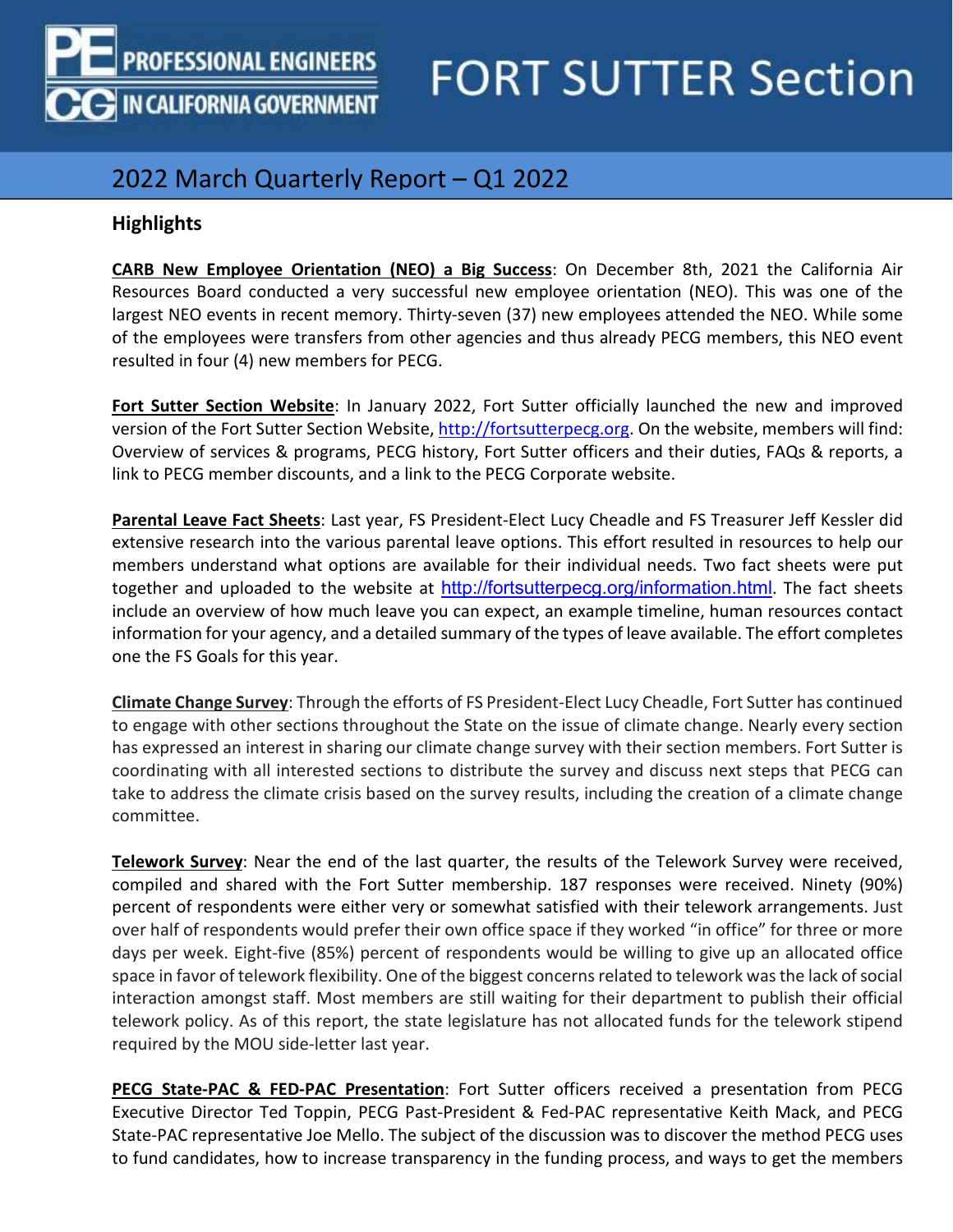**PROFESSIONAL ENGINEERS** 

**G IN CALIFORNIA GOVERNMENT** 

# **FORT SUTTER Section**

### 2022 March Quarterly Report – Q1 2022

more involved in the funding process. We discovered that the primary qualification for funding candidates was whether a candidate supported causes/issues of concern to PECG. We found that transparency and member participation in candidate funding choices was the task of the Fort Sutter Director. Limits on the approval authority for PECG Corporate was discussed, as well as the prospect of creating a Fort Sutter Political Liaison Committee to better track the issue of candidate funding.

**Membership Luncheon**: Fort Sutter is planning a Membership Luncheon for late March or early April 2022. This Membership Luncheon is intended to foster better communication between the membership and the Fort Sutter Board, and to solicit questions from members that can then be taken up to the PECG Corporate leadership. The Membership Luncheon will most likely occur in an outdoor location due to COVID concerns, and be catered. If last year's virtual luncheon occurs, food vouchers will be issued to those members that attend. Guest speakers will be members from the PECG Political and Legislative committees. Highlighting additional duties PECG performs to assist with protecting Pay, Pensions, and other activities that PECG members may need.

#### **Goals for 2021-2022**

Fort Sutter has settled on a series of goals for 2021-22. These goals are:

- Host virtual or in person office hours where members can chat with FS officers and ask questions.
- Publish a monthly or bi-monthly newsletter to keep the members informed of actions taken by the Fort Sutter Board and to alert the members of issues of concern.
- Continue active membership recruitment efforts.
- Host membership appreciation event(s).
- Define roles for FS officers more clearly and make the process of becoming an officer more transparent and accessible.
- Improve our election processes to increase voter participation.
- Update the Fort Sutter webpage. **--COMPLETED**
- Complete the parental leave fact sheets and post them on our webpage. **--COMPLETED**
- Analyze and share results from the climate change survey and collaborate with other sections to implement next steps based on the results.
- Complete the Fort Sutter Section Telework Survey, tabulate the results, and share the results with the Fort Sutter members and with PECG Corporate. **--COMPLETED**

The Fort Sutter Board is in the process of setting up committees (where appropriate) and assigning these goals to FS Board members or other interested FS members. Please contact FS President Steven Johnson at [Steven.Johnson2@cdcr.ca.gov](mailto:Steven.Johnson2@cdcr.ca.gov) if members are interested in working on any of the goals.

If you have any thoughts about what you would like to see from our section this year, contact [fspecg@gmail.com.](mailto:fspecg@gmail.com)

 $\mathcal{L}_\text{max}$  and  $\mathcal{L}_\text{max}$  and  $\mathcal{L}_\text{max}$  and  $\mathcal{L}_\text{max}$  and  $\mathcal{L}_\text{max}$  and  $\mathcal{L}_\text{max}$